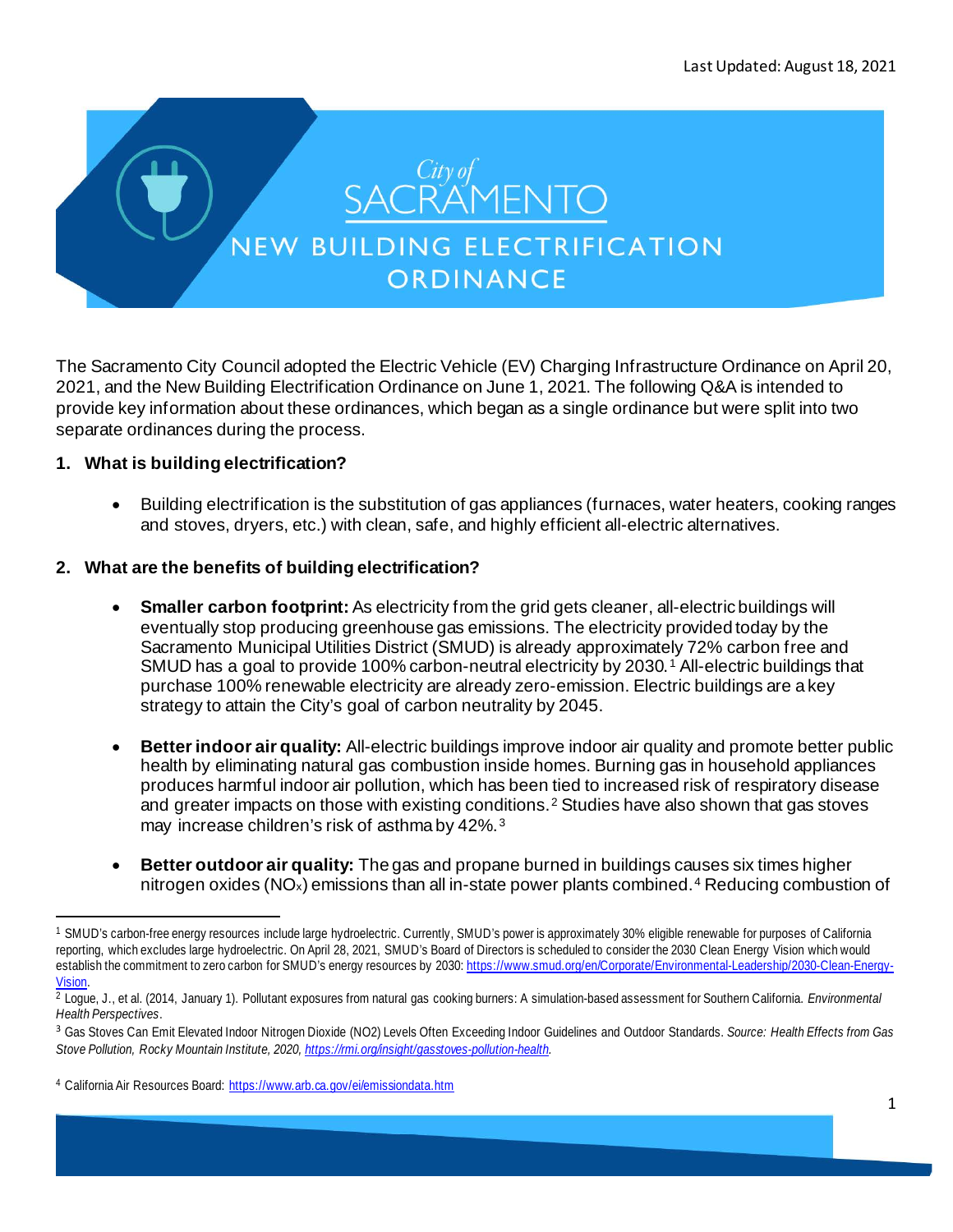gas and propane in buildings leads to the reduction of nitrogen oxides, a main contributor to ozone. Ground-level ozone aggravates respiratory health; reducing ozone is a key step to improve the poor air quality that disproportionately impacts many low-income neighborhoods in Sacramento. Sacramento is currently a non-attainment area for federal 8-hour ozone standards.<sup>[5](#page-1-0)</sup> Additionally, in 2021 the American Lung Association ranked the Sacramento metropolitan region as the sixth most polluted in the nation for ozone, with an F rating.<sup>[6](#page-1-1)</sup>

- **Fire Safety:** All-electric buildings are safer since buildings with gas appliances have higher risk of explosions. A gas explosion can occur when there is a gas leak in the presence of a spark or flame. Leaks from gas pipelines are common, with more than 2.3% or more of gas leaking while in transport between extraction to the gas meters at the point of the end user.<sup>[7](#page-1-2)</sup> Examples of significant gas leaks include those in Aliso Canyon (2015 – 2016), and explosions like those in San Bruno, CA, in 2010, Merrimack Valley, MA, in 2018, and San Francisco in 2019. A ruptured gas pipeline in San Bruno was responsible for the 2010 explosion and resultant fire that killed 8 people and destroyed more than 3[8](#page-1-3) homes. This disaster led to \$1.6 billion in damages to PG&E.<sup>8</sup> Although an extreme example, San Bruno depicts the embedded risk with the extensive natural gas infrastructure that supplies gas to homes and buildings.
- **Cost Savings:** All-electric new buildings do not require the installation of gas infrastructure, reducing capital costs. New, and existing all-electric buildings can benefit from reduced operating costs**[9](#page-1-4)**. Studies have shown that cost savings for all electric construction can range, with potential savings upwards of tens of thousands of dollars, depending on the type of construction (See questions 15-16 below).
- **Equity:** All-electric new construction can reduce construction costs and make housing more affordable. For low-income households that spend a disproportionate amount of their income on utilities and are more likely to live in substandard housing or neighborhoods with worse air quality

<span id="page-1-3"></span><sup>8</sup> CPUC (2021). *Information on natural gas pipeline safety.* <https://www.cpuc.ca.gov/sanbruno/> Ariaratnam, S. (2014). Overview of the explosion of a 30-in. steel natural gas pipeline in San Bruno, California. *Pipelines.* <https://doi.org/10.1061/9780784413692.006>

<span id="page-1-4"></span><sup>9</sup> Cost effectiveness studies:

- Reach Code, New Construction, Low Rise Residential[: https://www.smud.org/-/media/Documents/Corporate/About-Us/Energy-Research-and-](https://www.smud.org/-/media/Documents/Corporate/About-Us/Energy-Research-and-Development/2019-Low-Rise-Reach-Code-Analysis_SMUD_Final.ashx)[Development/2019-Low-Rise-Reach-Code-Analysis\\_SMUD\\_Final.ashx](https://www.smud.org/-/media/Documents/Corporate/About-Us/Energy-Research-and-Development/2019-Low-Rise-Reach-Code-Analysis_SMUD_Final.ashx)
- Reach Code, New Construction, Mid Rise Residential[: https://www.smud.org/-/media/Documents/Corporate/About-Us/Energy-Research-and-](https://www.smud.org/-/media/Documents/Corporate/About-Us/Energy-Research-and-Development/2019-Mid-rise-NC-Cost-Eff-Report-1.ashx)[Development/2019-Mid-rise-NC-Cost-Eff-Report-1.ashx](https://www.smud.org/-/media/Documents/Corporate/About-Us/Energy-Research-and-Development/2019-Mid-rise-NC-Cost-Eff-Report-1.ashx)
- Reach Code, New Construction, Low Rise Commercial[: https://www.smud.org/-/media/Documents/Corporate/About-Us/Energy-Research-and-](https://www.smud.org/-/media/Documents/Corporate/About-Us/Energy-Research-and-Development/2019-NR-NC-Cost-Effectiveness-Study-2019-07-25.ashx)[Development/2019-NR-NC-Cost-Effectiveness-Study-2019-07-25.ashx](https://www.smud.org/-/media/Documents/Corporate/About-Us/Energy-Research-and-Development/2019-NR-NC-Cost-Effectiveness-Study-2019-07-25.ashx)

<span id="page-1-0"></span><sup>5</sup> Sacramento Metropolitan Air Quality Management District (2021). Air quality pollution and standards[. http://www.airquality.org/air-quality-health/air-quality](http://www.airquality.org/air-quality-health/air-quality-pollutants-and-standards)[pollutants-and-standards](http://www.airquality.org/air-quality-health/air-quality-pollutants-and-standards)

<span id="page-1-1"></span><sup>6</sup> American Lung Association (2021). *State of the Air 2021.* <https://www.lung.org/research/sota>

<span id="page-1-2"></span><sup>7</sup> Alvarez, R., et al. (2018, July 13). Assessment of methane emissions from the U.S. oil and gas supply chain. *Science, Vol. 361,* pp. 186-188. Environmental Defense Fund (2018, June). Synthesis of U.S. methane measurement[s. https://www.edf.org/climate/methane-studies](https://www.edf.org/climate/methane-studies)

<sup>•</sup> Low rise, single family and multifamily new and existing building electrification analysis[: https://www.smud.org/-/media/Documents/Corporate/About-](https://www.smud.org/-/media/Documents/Corporate/About-Us/Energy-Research-and-Development/E3-Residential-Building-Electrification-in-California-April-2019.ashx)[Us/Energy-Research-and-Development/E3-Residential-Building-Electrification-in-California-April-2019.ashx](https://www.smud.org/-/media/Documents/Corporate/About-Us/Energy-Research-and-Development/E3-Residential-Building-Electrification-in-California-April-2019.ashx)

<sup>•</sup> 2020 Reach Code Cost-Effectiveness Analysis: Detached Accessory Dwelling Units: [https://www.smud.org/-/media/Documents/Corporate/About-](https://www.smud.org/-/media/Documents/Corporate/About-Us/Energy-Research-and-Development/2019-Low-Rise-Reach-Code-Analysis_SMUD_Final.ashx)[Us/Energy-Research-and-Development/2019-Low-Rise-Reach-Code-Analysis\\_SMUD\\_Final.ashx](https://www.smud.org/-/media/Documents/Corporate/About-Us/Energy-Research-and-Development/2019-Low-Rise-Reach-Code-Analysis_SMUD_Final.ashx)

<sup>•</sup> 2019 Cost-Effectiveness Study: 2020 Analysis of High-Rise Residential New Construction[: https://frontierenergy.com/wp-content/uploads/2019-Cost-](https://frontierenergy.com/wp-content/uploads/2019-Cost-Effectiveness-Study-2020-Analysis-of-High-Rise-Residential-New-Construction-report.pdf)[Effectiveness-Study-2020-Analysis-of-High-Rise-Residential-New-Construction-report.pdf](https://frontierenergy.com/wp-content/uploads/2019-Cost-Effectiveness-Study-2020-Analysis-of-High-Rise-Residential-New-Construction-report.pdf)

<sup>•</sup> 2019 Cost-Effectiveness Study: 2020 Reach Code Cost-Effectiveness Analysis: Detached Accessory Dwelling Units [https://localenergycodes.com/download/760/file\\_path/fieldList/2019%20New%20Detached%20ADUs%20Cost-effectiveness%20Report.pdf](https://localenergycodes.com/download/760/file_path/fieldList/2019%20New%20Detached%20ADUs%20Cost-effectiveness%20Report.pdf)

Website on the reach code analysis[: https://explorer.localenergycodes.com/studies/city-sacramento/](https://explorer.localenergycodes.com/studies/city-sacramento/)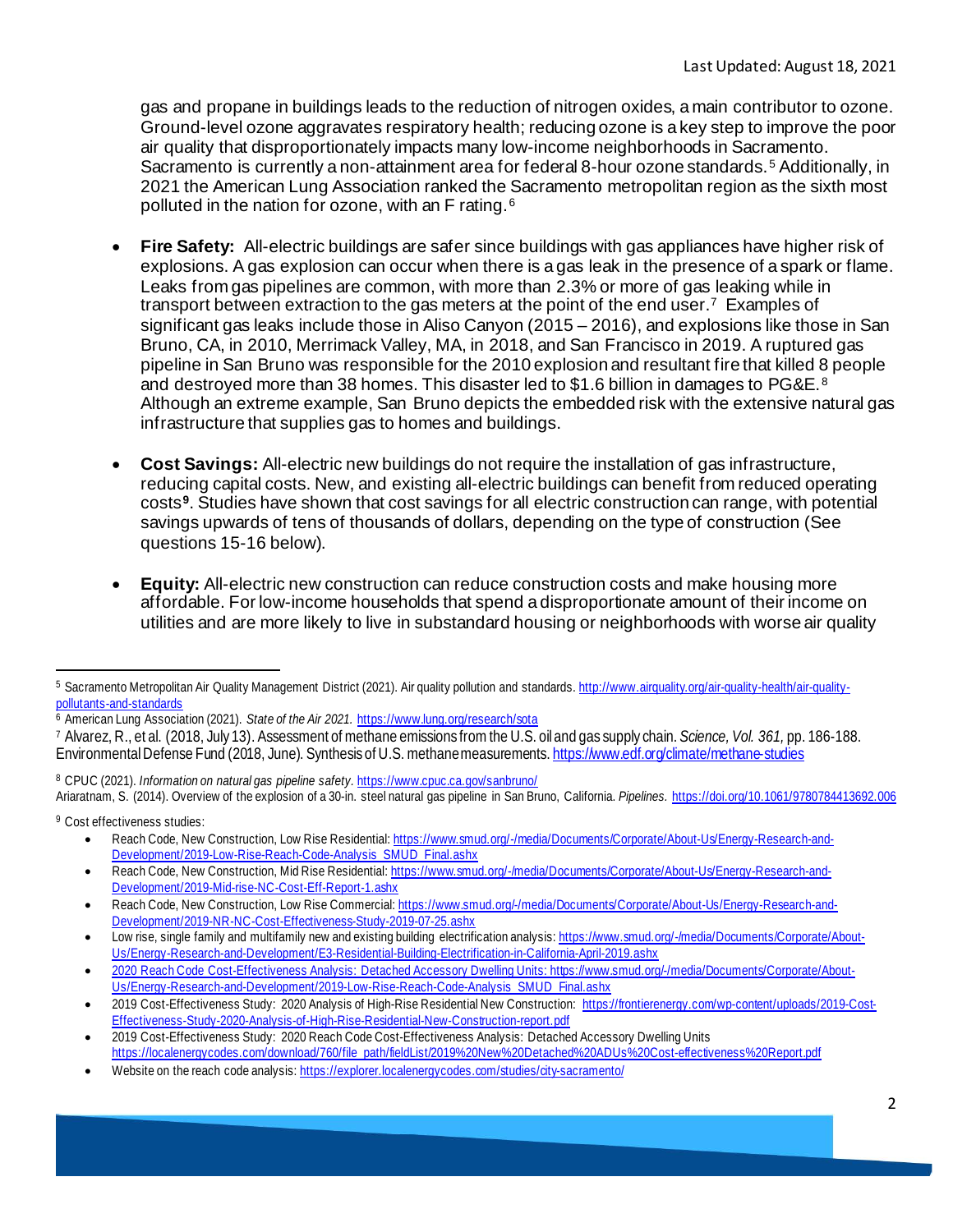that further increases risk of asthma, zero emission homes are an important opportunity to deliver social equity benefits.

# **3. Why did the City adopt the New Building Electrification Ordinance?**

**a.** This ordinance is a key strategy to achieve carbon neutrality by 2045 and implements direction of the City Council and the recommendation of the Mayors' Commission on Climate Change. In June 2019, th[e Mayors' Commission on Climate Change](https://www.lgc.org/climatecommission/) unanimously approved a final report, with the electrification of new buildings as a key strategy. Representatives on the Commission consisted of a range of stakeholders including business and environmental leaders, real estate and development professionals, governmental agencies, and nonprofits. Specifically, this broad range of Commissioners advised that the City mandate all-electric construction to eliminate fossil-fuel use in new buildings under 4 stories by 2023 and all new buildings by 2026, with caveats for cost-effectiveness and technical feasibility.[10](#page-2-0) Following this recommendation, City Council passed Motion No. 2020-0226 on August 25, 2020,<sup>11</sup> directing the City Manager to take a number of actions including drafting an ordinance to require electrification of new construction. Responding to this direction, staff prepared this ordinance and incorporated the provisions advised by the Commission, with the recommended timelines and accommodation of situations of technical infeasibility.

# **4. What type of construction will be subject to the New Building Electrification Ordinance?**

**a.** This ordinance applies only to new construction and will not apply to tenant improvements, remodels or permits for existing buildings.

# **5. Will the proposed ordinance apply to additions and remodels, or tenant improvements?**

a. No, this ordinance will not apply to additions and remodels, or tenant improvements, only new construction.

# **6. [Will the City take my gas stove away?](https://srcity.org/FAQ.aspx?TID=79)**

• No. This ordinance will apply only to newly constructed buildings and will not affect buildings that already have gas. However, the City is beginning a technical analysis and engagement process to develop a strategy for decarbonizing existing buildings by 2045. Staff will seek input and evaluate how to phase future efforts to electrify existing construction. City staff will work closely with local stakeholders to develop and recommend a process. Staff anticipate a multi-year effort in close coordination with SMUD and with extensive input from the community and stakeholders.

# **7. What other jurisdictions have enacted an electrification ordinance?**

a. A growing number of cities in California (48 as of August 14, 2021) already have approved allelectric new construction ordinances of some kind[12.](#page-2-2)

<span id="page-2-0"></span><sup>&</sup>lt;sup>10</sup> Mayors' Commission on Climate Change final report and background information available online:<br>https://www.lgc.org/climatecommission/.

<span id="page-2-1"></span><sup>&</sup>lt;sup>11</sup> Recorded presentation and Council materials available online: https://sacramento.granicus.com/MediaPlayer.php?view\_id=22&clip\_id=4693&meta\_id=596110.

<span id="page-2-2"></span><sup>12</sup> Local government decarbonization ordinances[: https://www.buildingdecarb.org/active-code-efforts.html](https://www.buildingdecarb.org/active-code-efforts.html)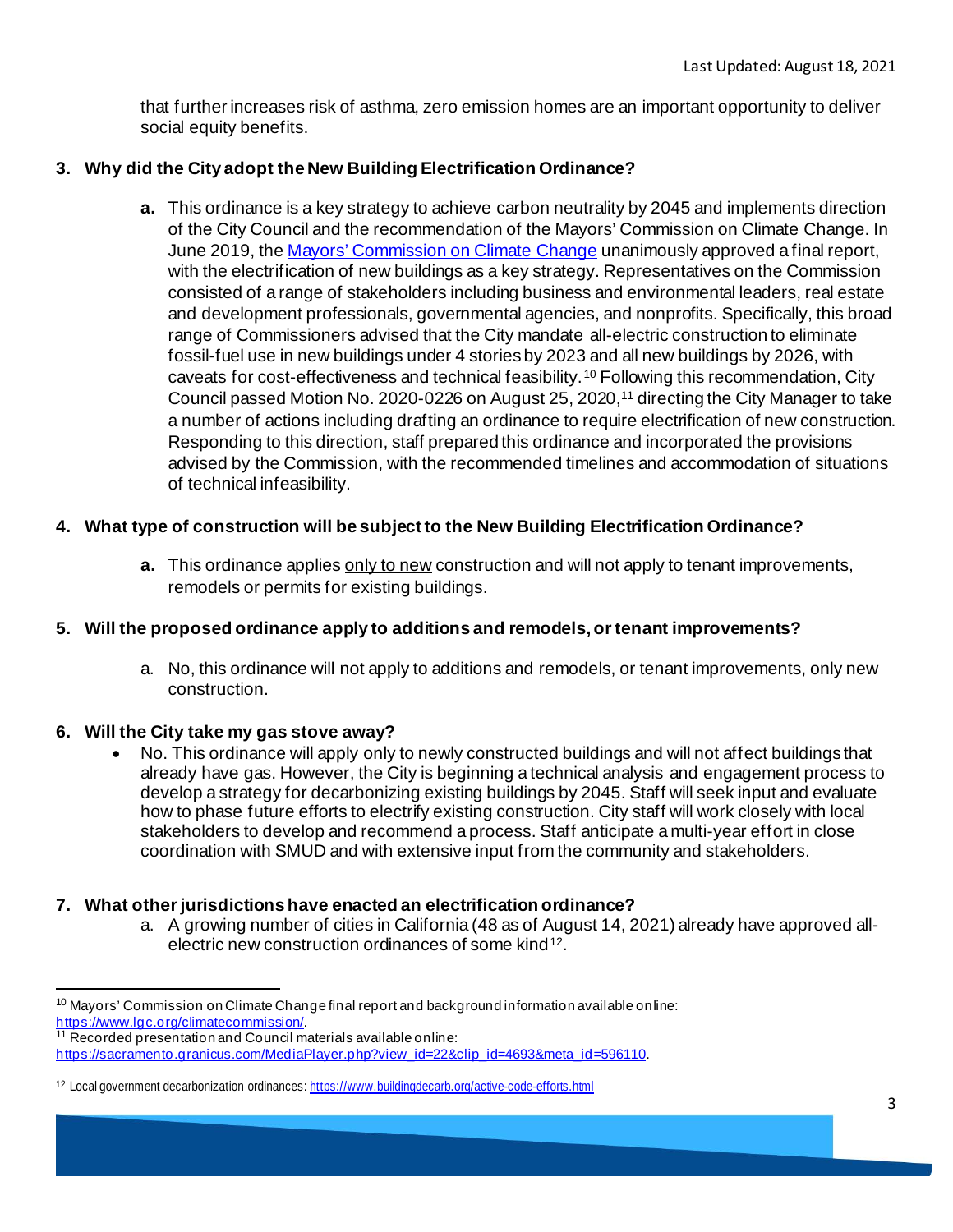# **8. What is included in the Electric Vehicle Charging Infrastructure Ordinance?**

- The EV Charging Infrastructure Ordinance approved by City Council on April 20, 2021, includes:
	- o Local amendments to the California Building Standards Code that will amend Title 15 of the Sacramento City Code to require new nonresidential, multifamily dwellings, and hotels and motels to provide 20% EV capable charging spaces and at least one installed, operational Level 2 EV charger, effective January 1, 2023, for new construction of three stories or less, and effective January 1, 2026, for new construction of four stories or more.
	- o Amendments to Title 17 of the Sacramento City Code effective May 20, 2021, to:
		- Incentivize EV charging stations by allowing the substitution of one EV parking space with a Level 2 charger or a direct current fast charger to be substituted for two parking spaces.
		- Incentivize zero emission carsharing by allowing the substitution of one zero emission carsharing space for four required on-site vehicle parking spaces up to a maximum of 20% of the required on-site vehicle parking spaces.
- The New Building Electrification Ordinance approved by Council on June 1, 2021, includes:
	- i. Local amendments to the CaliforniaBuilding Standards Code that will amend Title 15 of the Sacramento City Code to require:
		- 1. Building permit applications filed on or after January 1, 2023, for all newly constructed buildings that are three stories or less to be all-electric buildings.
		- 2. Building permit applications filed on or after January 1, 2026, for all newly constructed buildings that are four stories or more to be all-electric buildings.
		- 3. Limited exemptions that would allow the use of mixed-fuel technologies for specific use cases will be available to permits filed through December 31, 2025, unless the exemption timeline is extended by the City Council due to feasibility and availability of technology.
			- a. A limited exemption for food establishments for cooking equipment only.
			- b. A limited exemption for manufacturing process loads within a manufacturing or industrial facility.
			- c. A limited exemption (for water heaters only) in regulated affordable housing when virtual net energy metering (VNEM) is not available.

The Ordinance also includes provisions for an infeasibility waiver process for those portions of the project where all electric is infeasible. The process would allow an applicant to request an infeasibility exemption when they can demonstrate to the satisfaction of the City building official that it is technically infeasible to meet the requirements of this ordinance.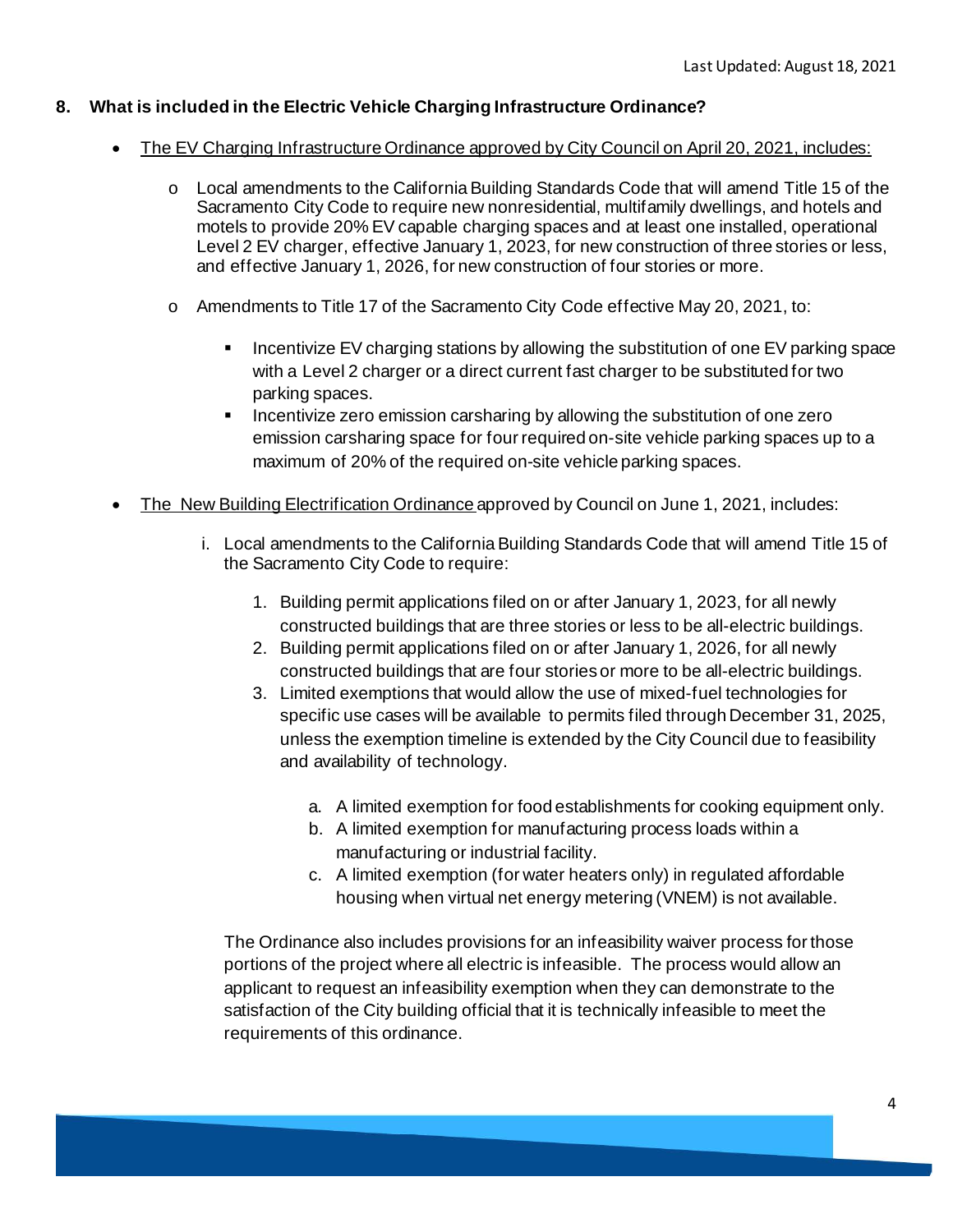# **9. What are the effective dates of the ordinances?**

- a. Effective Dates:
	- i. One-Three Stories and 20% EV capable spaces/EV charging: January 1, 2023.
	- ii. Four-stories or more and 20% EV capable spaces/EV charging: January 1, 2026
	- iii. EV parking and ZEV carsharing incentives: 30 days from adoption
- b. The proposed electrification requirements would not apply to building permit applications submitted and accepted by the City's Building Division with payment of all required fees prior to the effective date of January 1, 2023, or January 1, 2026, respectively.
- $\circ$  These effective dates align with the anticipated effective date of the 2022 California Building Standards Code and the anticipated effective date of the 2025 California Building Standards Code. The state's building code is on a three-year cycle and serves as the basis for any legally enforceable local code. Accordingly, the City's electrification ordinance is not enforceable until California releases the future state building codes, and the City re-adopts the ordinance as amendments to the new statewide building code.
	- c. During the transition period between the ordinance adoption date and effective date of the Ordinance, the City's Planning and Building Divisions will conduct targeted outreach and educate potential development project applicants about the benefits of all-electric construction and engage stakeholders in the development of the process and criteria for the infeasibility waiver.
- **10. What about requiring all projects to be "electric-ready" before the all-electric requirements go into effect? How is it different from requiring all-electric?** 
	- An electric-ready building includes both electric and natural gas infrastructure, but the building's electrical systems and designs provide capacity, space, electrical conductors or raceways, and related devices for a future retrofit of building appliances and equipment to be all-electric. In contrast, an all-electric project would not include any natural gas or propane infrastructure.
	- The costs to make new development electric ready may be minimal when compared to the cost of retrofitting mixed-fuel buildings. For example, electric-ready adds \$300-\$400<sup>[13](#page-4-0)</sup> to the cost of constructing a single-family dwelling, while the cost to retrofit a mixed-fuel single-family dwelling to upgrade to all-electric may be 3 - 4 times more than that after construction.

<span id="page-4-0"></span><sup>13</sup> Reach Codes:

Energy & Environmental Economics. 2019. Residential Building Electrification in California. April 2019[. https://www.ethree.com/wp](https://www.ethree.com/wp-content/uploads/2019/04/E3_Residential_Building_Electrification_in_California_April_2019.pdf)[content/uploads/2019/04/E3\\_Residential\\_Building\\_Electrification\\_in\\_California\\_April\\_2019.pdf](https://www.ethree.com/wp-content/uploads/2019/04/E3_Residential_Building_Electrification_in_California_April_2019.pdf)

California Energy Codes & Standards. (August 1, 2019). 2019 Cost-effectiveness Study: Low-Rise Residential New Construction. Prepared for Pacific Gas and Electric Company. Prepared by Frontier Energy[. https://localenergycodes.com/download/73/file\\_path/fieldList/2019%20Res%20NC%20Cost-eff%20Report](https://localenergycodes.com/download/73/file_path/fieldList/2019%20Res%20NC%20Cost-eff%20Report)

TRC. 2016. Palo Alto Electrification Final Report. November 2016.<https://www.cityofpaloalto.org/civicax/filebank/documents/55069>

Additional cost-effectiveness studies available online[: https://localenergycodes.com/content/resources.](https://localenergycodes.com/content/resources)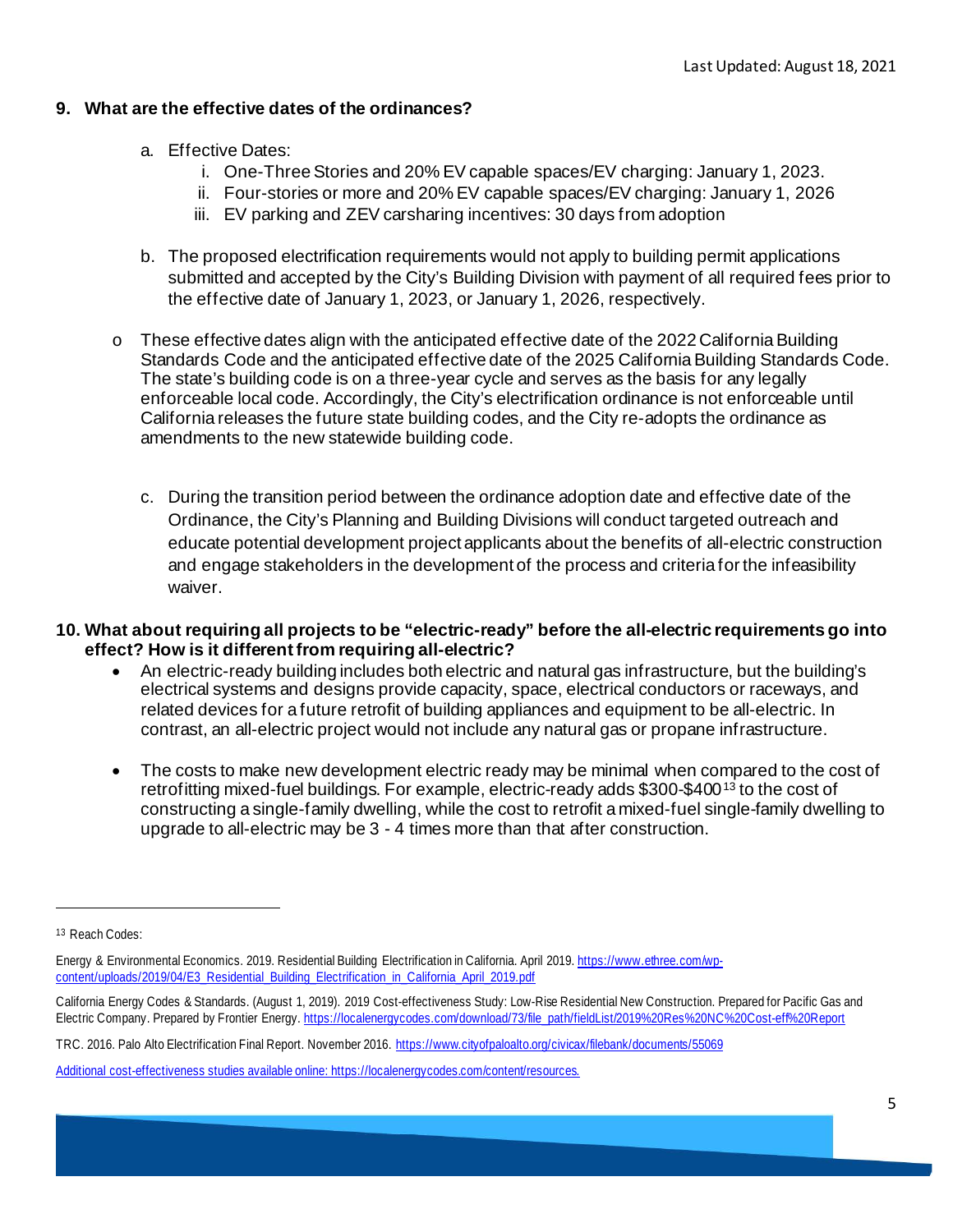- Cost-benefits could greatly vary for multi-family and nonresidential development. There may also be a diminishing cost-benefit for upfront inclusion of electric-ready improvements, when compared to future costs for retrofits.
- Due to the range of potential costs, more analysis and outreach would be needed prior to including an electric-ready provision in the ordinance. In order to meet the expedited ordinance timeline, staff have not included this provision in the ordinance.

# **11. What criteria will be used to determine if all-electric is not feasible for a proposed new building?**

a. Following the adoption of the ordinance, staff will work with a technical panel to develop a process and criteria for determining if all-electric construction is not feasible. In response to stakeholder comments and City Council direction, the Technical Panel will include a range of representatives including City staff, technical consultants, utilities, manufacturing, business, development, restaurant, equity/Environmental Justice, and labor. The New Building Electrification Ordinance stipulates that infeasibility guidelines will be adopted by a City Council resolution. The infeasibility guidelines will serve as a resource to provide a clear, transparent process for applicants, identify technologies that may not be market ready, or project-specific conditions that may make all-electric construction infeasible. As proposed in the draft ordinance, the burden will be on the applicant to show infeasibility. City staff anticipate convening the technical panel in Fall, 2021. Following the adoption of infeasibility guidelines, city staff will continue to evaluate the infeasibility waiver process in collaboration with local stakeholders and refine the process for inclusion with amendments to the 2022 California Building Standards Code.

# **12. What types of new development are hard to electrify, and how does the ordinance respond to these challenges?**

- a. The following issues were vetted through webinar events and discussions with local stakeholders, developers, chefs, affordable housing advocates, labor representatives, engineers, architects, and more.
	- i. Gas equipment has broader industry acceptance and understanding by the restaurant community. Some members of the restaurant community have indicated that the ordinance would pose a hardship and have asserted the importance of maintaining flexibility for natural gas equipment in commercial cooking, even though the ordinance would only apply to construction of new buildings.
	- ii. In certain cooking applications such as big pizza and bakery ovens, the ongoing operating costs for electric cooking equipment may be higher than the cost of operating gas equipment<sup>[14](#page-5-0)</sup>. Certain traditional cooking practices rely on the use of flame, such as grilling and traditional Asian cooking methods with woks.
	- iii. Manufacturing and special use sectors may also have certain types of equipment that cannot be feasibly electrified while maintaining critical services. For example, some uses may require equipment such as a co-generation plants and emergency generators. The

<span id="page-5-0"></span><sup>&</sup>lt;sup>14</sup> Richard Young (December 21, 2020). Frontier Energy, the Food Service Technology Center. Personal communication. [ryoung@frontierenergy.com,](mailto:ryoung@frontierenergy.com) <https://fishnick.com/>.

<sup>15</sup> Link to Studies: [https://www.smud.org/en/Corporate/About-us/Research-and-Development#af4d3e2a-33c7-4612-90ab-3cb869e6da1e-326a400b-d34c-43e8-b0bf-](https://www.smud.org/en/Corporate/About-us/Research-and-Development#af4d3e2a-33c7-4612-90ab-3cb869e6da1e-326a400b-d34c-43e8-b0bf-36c07bc1486e)[36c07bc1486e](https://www.smud.org/en/Corporate/About-us/Research-and-Development#af4d3e2a-33c7-4612-90ab-3cb869e6da1e-326a400b-d34c-43e8-b0bf-36c07bc1486e)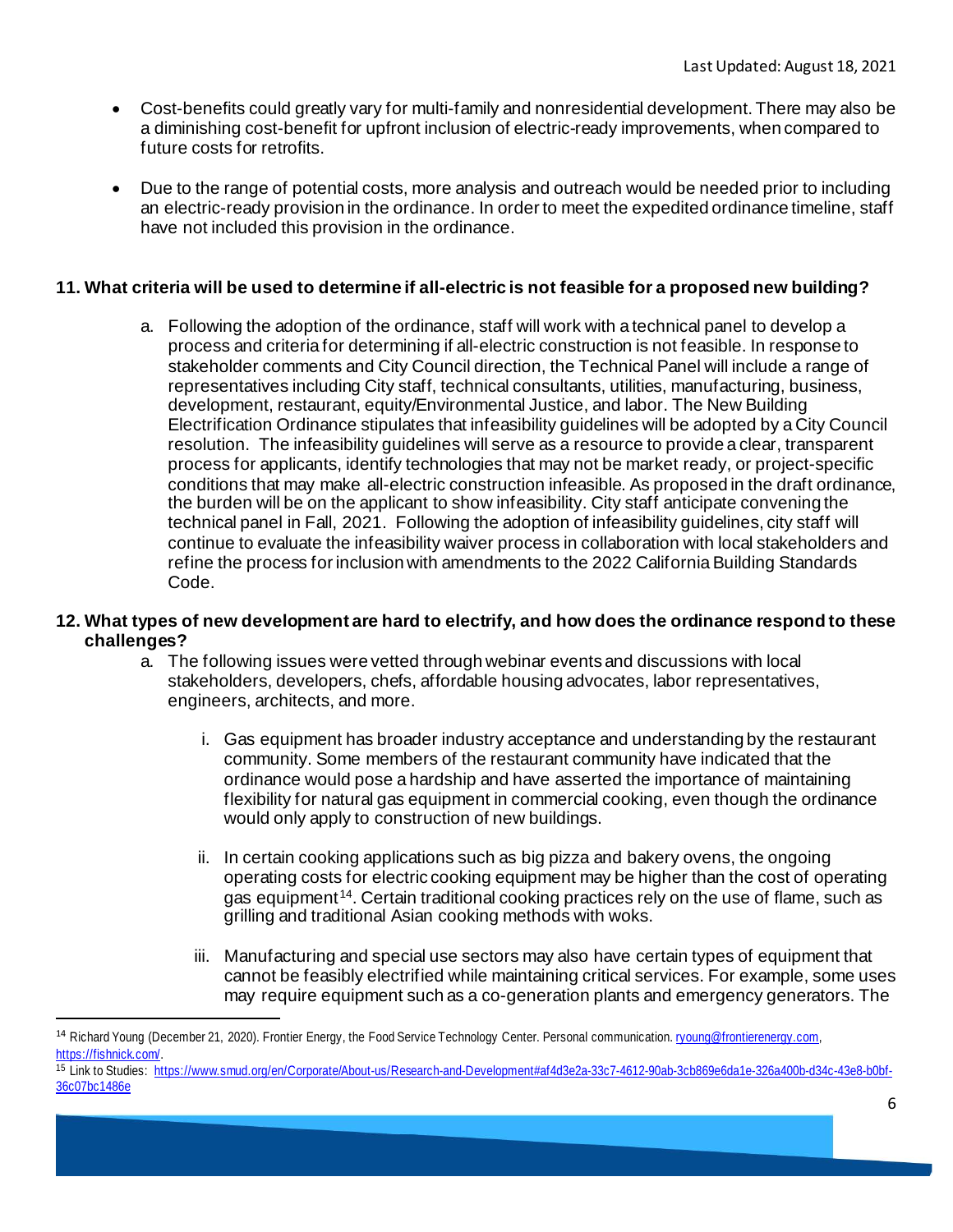ordinance infeasibility waiver will provide flexibility where all-electric is technically infeasible for new construction.

- iv. Affordable housing developers have indicated that additional costs for electric heat pump water heaters can increase construction costs and challenge the ability of project developers to secure competitive financing.
- b. Recognizing that there are challenges, the New Building Electrification Ordinance includes limited exemptions and provisions for an infeasibility waiver process to provide additional flexibility for new construction that codified exemptions cannot provide. The limited exemptions that would allow the use of mixed-fuel technologies for specific use cases will be available to permits filed through 12/31/25 unless the exemption timeline is extended by the City Council due to feasibility and availability of technology. The infeasibility waiver does not have a sunset clause. The infeasibility waiver could also accommodate the unique needs of these building types and operators, consistent with the approach of other jurisdictions in California that have already enacted electrification ordinances, such as Oakland, San Francisco, and San Jose. Over the next year, City staff will continue to collaborate with stakeholders to develop the infeasibility exemption guidance for City Council adoption via resolution.

# **13. How is manufacturing/industrial defined by the building code?**

a. Section 306 of the California Building Code describes Occupancy Group F, factory/industrial uses as: "…the use of a building or structure, or a portion thereof, for assembling, disassembling, fabricating, finishing, manufacturing, packaging, repair or processing operations that are not classified as a Group H hazardous or Group S storage occupancy." It goes on to list a number of different typical uses, but these are just examples. The language above is what we would use to determine if a given use was in fact Group F.

# **14. Why did the City adopt these ordinances now when state building codes are updated every three years?**

**a.** Decarbonization through electrification is one of the City's key strategies for achieving carbon neutrality. The ordinance will reduce greenhouse gas emissions (GHG) and provide many cobenefits including improved indoor and outdoor air quality and improved public health.

It is not certain if or when state building codes will require all-electric construction. Passing the ordinance in 2021 with effective dates that align with the building code cycles signals intent to the development community and provides time for designers and builders to adequately plan for the new mandate.

- **b.** Building code amendments are more effective and cost efficient than other GHG reduction measures available to the City. In addition, most electric appliances have similar or lower operating costs compared to natural gas appliances.
- c. Avoiding the cost of gas infrastructure provides significant savings. Studies<sup>15</sup> have shown that all-electric low-rise buildings are already cost effective for new construction and

<span id="page-6-0"></span><sup>15</sup> Link to Studies: [https://www.smud.org/en/Corporate/About-us/Research-and-Development#af4d3e2a-33c7-4612-90ab-3cb869e6da1e-326a400b-d34c-43e8-b0bf-](https://www.smud.org/en/Corporate/About-us/Research-and-Development#af4d3e2a-33c7-4612-90ab-3cb869e6da1e-326a400b-d34c-43e8-b0bf-36c07bc1486e)[36c07bc1486e](https://www.smud.org/en/Corporate/About-us/Research-and-Development#af4d3e2a-33c7-4612-90ab-3cb869e6da1e-326a400b-d34c-43e8-b0bf-36c07bc1486e)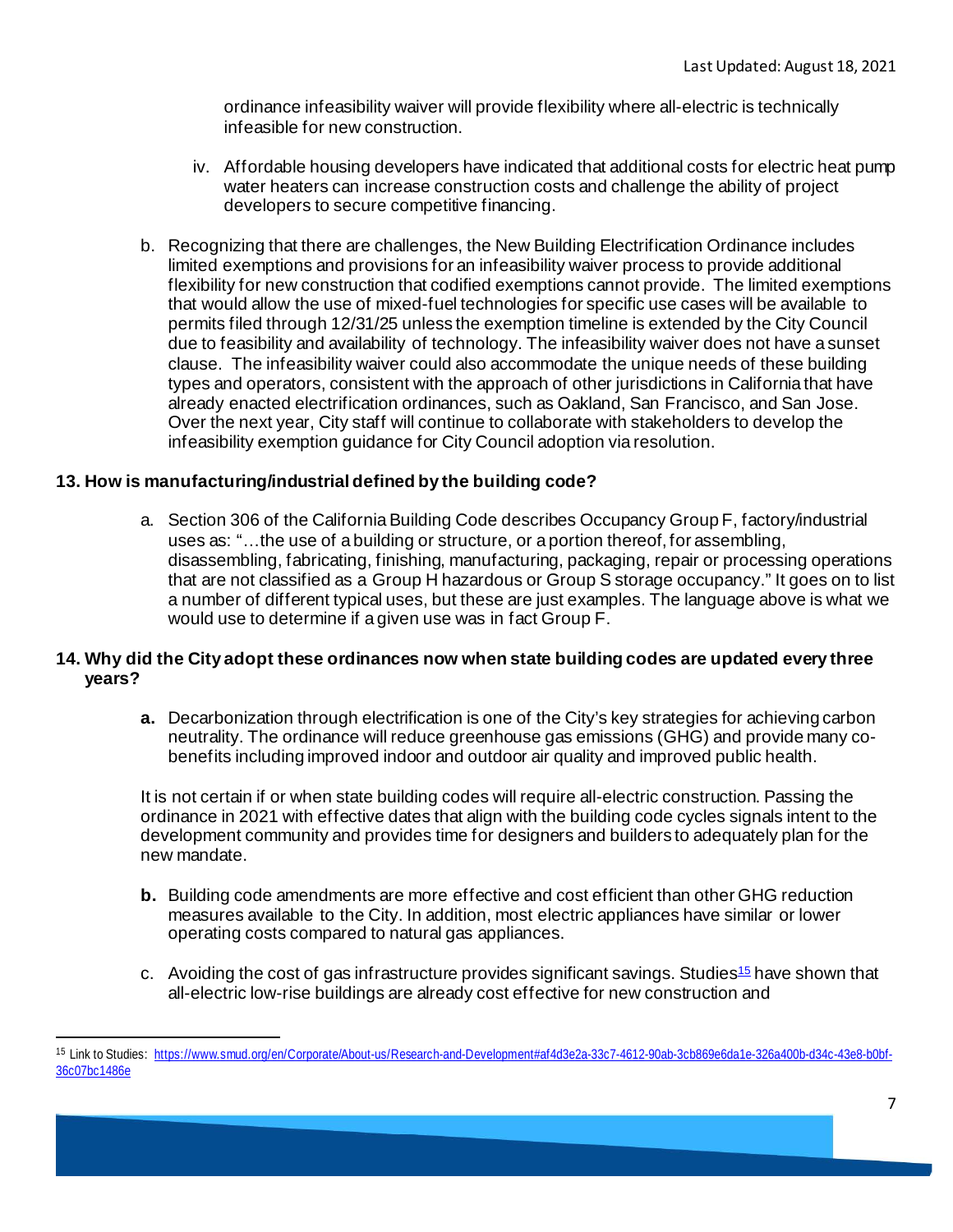adding EV capability requirements is also cost effective for all building types except medium office. When SMUD incentives are factored in, even medium office is cost effective, and other building types come out significantly ahead.

The electrification ordinance is expected to reduce the cost to build new low-rise housing. Delaying will cost more in the long run by creating stranded assets (obsolete gas infrastructure and appliances) that will cost significantly more to retrofit in the future when gas infrastructure is removed to meet state and utility standards for carbon emission reduction.

# **15. How can all-electric new construction benefit low-income and affordable housing residents?**

- a. Cost effectiveness studies have shown that all-electric low-rise construction is typically cost effective.[16](#page-7-0) The studies showed that the elimination natural gas infrastructure can provide significant cost savings, with ongoing savings to residents. One study estimated that over a 30 year period, residents in new electric construction would pay less in energy bills by approximately \$5,349 in single family housing and \$2,337 in low-rise multi-family.[17](#page-7-1) The upfront costs associated with installing new gas distribution and service lines are paid off over time by the residents of the newly constructed buildings through monthly utility bills. This leads to higher energy rates for residents over the long term.
- b. A major portion of natural gas rates are to pay for infrastructure maintenance. The projected decrease in natural gas usage due to improved efficiency and electrification is projected to significantly increase the cost of natural gas over time<sup>[18](#page-7-2)</sup>. Avoiding new natural gas infrastructure will decrease the number of stranded assets and help protect the community as a whole from energy rate increases.

# **16. How will the ordinance impact the production of affordable multi-family housing?**

a. To ensure the ordinance does not limit the construction of affordable multi-family housing, the ordinance provides a limited exemption for water heating systems and related equipment in regulated affordable housing where virtual net energy metering is unavailable (VNEM).

This exemption is based on the feedback from affordable housing developers who report that electric heat pump water-heating systems and related equipment can raise the cost of constructing affordable multi-family housing. This is partly supported by recent cost-effectiveness studies for high-rise new construction which show the costs depend on project design. Cost-effectiveness studies show that central electric heat pump water heaters can increase costs in high-rise housing above eight stories by approximately \$557 per multi-family unit, while clustered heat-pump water heaters can save \$228 per unit.<sup>[19](#page-7-3)</sup> Costs are anticipated to decrease over time as technologies and market demand advance, but upfront costs would currently challenge affordable housing

<span id="page-7-0"></span><sup>16</sup> Refer to footnote 3 for links to low-rise cost-effectiveness studies.<br><sup>17</sup> Low-rise multi-family defined as 8 units. California Energy Codes & Standards. (August 1, 2019). 2019 Cost-effectiveness Study: Low-Rise Resid Construction. Prepared for Pacific Gas and Electric Company. Prepared by Frontier Energy.

[https://localenergycodes.com/download/73/file\\_path/fieldList/2019%20Res%20NC%20Cost-eff%20Report](https://localenergycodes.com/download/73/file_path/fieldList/2019%20Res%20NC%20Cost-eff%20Report).

<span id="page-7-1"></span>

<span id="page-7-2"></span><sup>18</sup> Increasing costs of natural gas: [https://gridworks.org/wp-content/uploads/2019/09/GW\\_Calif-Gas-System-report-1.pdf](https://gridworks.org/wp-content/uploads/2019/09/GW_Calif-Gas-System-report-1.pdf)

<span id="page-7-3"></span><sup>19 2019</sup> Cost-Effectiveness Study: 2020 Analysis of High-Rise Residential New Construction[: https://frontierenergy.com/wp-content/uploads/2019-Cost-](https://frontierenergy.com/wp-content/uploads/2019-Cost-Effectiveness-Study-2020-Analysis-of-High-Rise-Residential-New-Construction-report.pdf)[Effectiveness-Study-2020-Analysis-of-High-Rise-Residential-New-Construction-report.pdf](https://frontierenergy.com/wp-content/uploads/2019-Cost-Effectiveness-Study-2020-Analysis-of-High-Rise-Residential-New-Construction-report.pdf)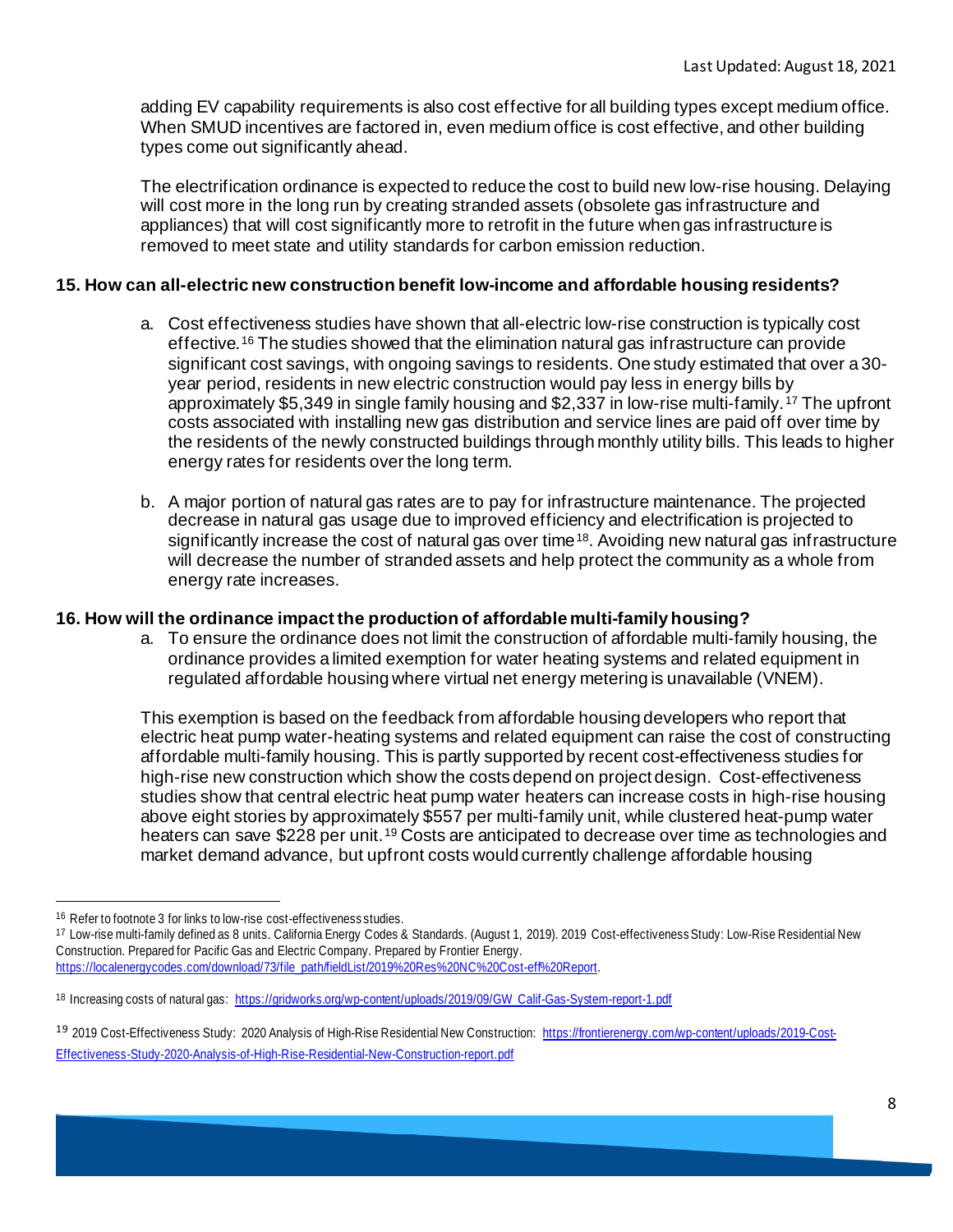developers to secure limited and highly competitive funding and project financing. The proposed limited exemption is intended to mitigate this potential added cost.

Some water heating in high-rise housing may still be cost-effective when clustered, and accounting for SMUD rebates. Also, despite the exemption, studies have shown that central water heating in buildings up to eight stories are cost effective.

- b. In other regions, affordable housing developers can use Virtual Net Energy Metering (VNEM) as a tool to make solar photovoltaics feasible for multi-family housing. In an increasingly competitive financial environment, VNEM is a tool that affordable housing developers have relied on to compete for and secure limited financing from public housing agencies, the state, and federal tax credits.
- c. SMUD has committed to create a new VNEM option for deed-restricted affordable housing development through a rate-making process that kicked off on May 18, [20](#page-8-0)21 $^{20}$  at the SMUD Finance and Audit Committee, with anticipated SMUD Board action to approve and establish the new rate in Fall 2021. Once established, VNEM will provide an additional benefit to lowincome customers by reducing monthly utility allowances.

# **17. What other incentives for affordable housing development is the City considering?**

• City staff and SMUD are committed to reducing the barriers for affordable housing developers to build all-electric. The City has eliminated city development impact fees for qualifying affordable dwelling units and provides a fee deferral program for other development impact fees that it collects for other agencies. The City is working to further remove barriers to the production of housing with policy and code changes, permit streamlining, and other initiatives. City staff will continue to work through these issues and identify appropriate solutions with key stakeholders to facilitate the construction of affordable housing. SMUD may also consider updates to its rules and programs as described above.

# **18. Cost-effectiveness studies have shown that all-electric low-rise construction is cost effective, but is the combination of all-electric + EV capable cost-effective for new low-rise construction?**

- a. For most building types (except medium office), the savings from building all-electric offsets the small added cost of additional EV infrastructure, providing overall cost savings in comparison to mixed-fuel construction. Even medium office was found to be cost-effective when SMUD incentives were considered, which resulted in a savings of \$88.[21](#page-8-1)
- b. Adding EV capacity requirements in new construction is cost effective when compared to the cost of retrofitting to add EV capacity later.

<span id="page-8-0"></span><sup>&</sup>lt;sup>20</sup> For more, refer to the May 18, 2021 Finance and Audit Committee presentatio[n: https://www.smud.org/-/media/Documents/Corporate/About-Us/Board-Meetings](https://www.smud.org/-/media/Documents/Corporate/About-Us/Board-Meetings-and-Agendas/2021/May/2021-05-18-Finance-and-Audit-Exhibit-to-Agenda-Item-1---Jennifer-Davidson-and-Eric-Poff.ashx)[and-Agendas/2021/May/2021-05-18-Finance-and-Audit-Exhibit-to-Agenda-Item-1---Jennifer-Davidson-and-Eric-Poff.ashx](https://www.smud.org/-/media/Documents/Corporate/About-Us/Board-Meetings-and-Agendas/2021/May/2021-05-18-Finance-and-Audit-Exhibit-to-Agenda-Item-1---Jennifer-Davidson-and-Eric-Poff.ashx)

<span id="page-8-1"></span><sup>21</sup> Cost estimates for this question were determined using cost-effectiveness studies referenced in footnote #6. Staff calculated the number of EV capable parking spaces for project prototypes assuming average rates of parking provision based on Title 17 requirements and typical projects. Electrical system assumptions were vetted with SMUD. The incremental costs of EV capability and installed Level 2 chargers were calculated for each prototype based on the California Air Resources Board CALGreen Technical Cost and Analysis (2019) (California Green Building Standards Code, Title 24, Part 11, Sections 4.106.4 and 5.106.5.3, <https://ww3.arb.ca.gov/cc/greenbuildings/pdf/tcac2018.pdf>.).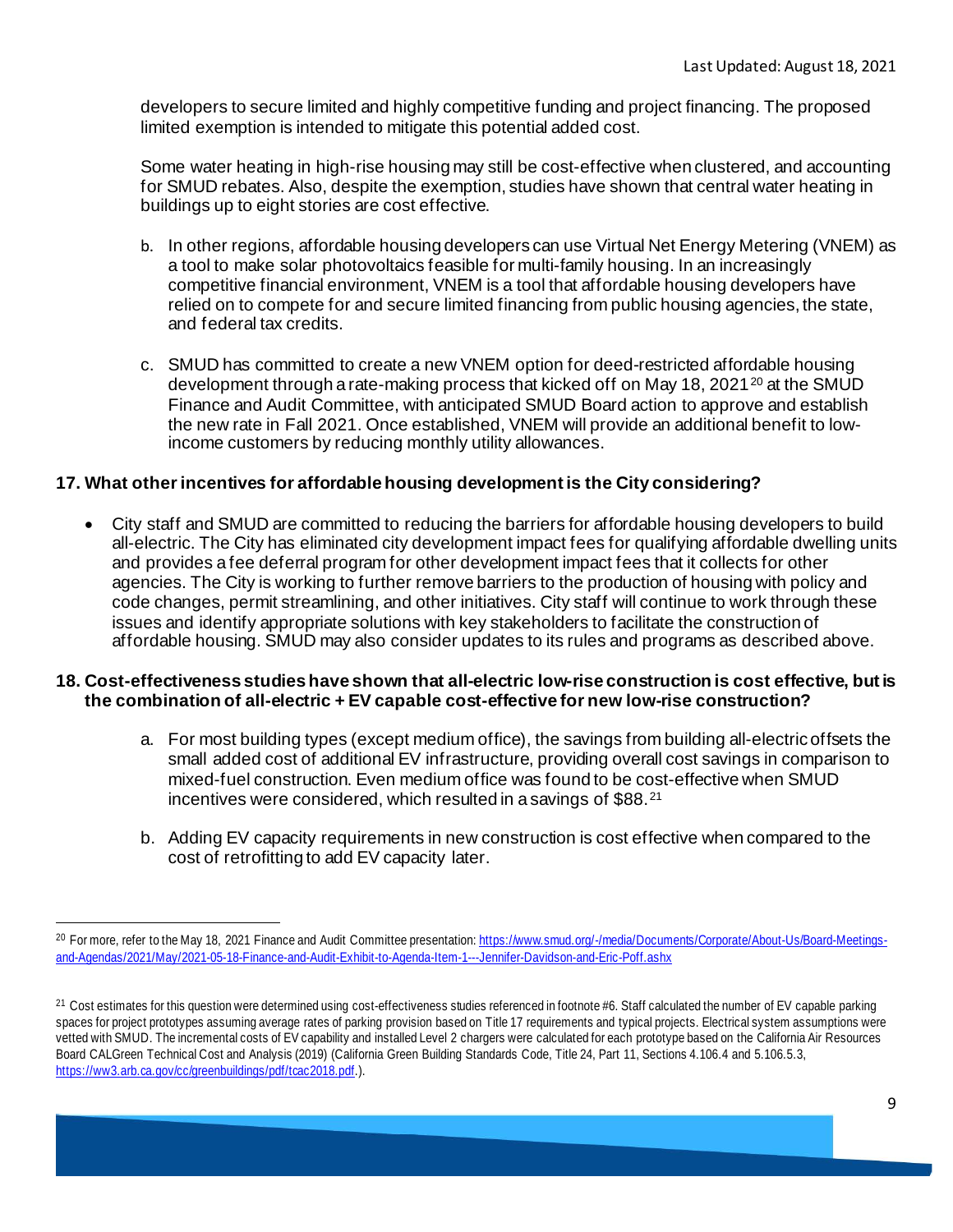- i. Installing EV capable spaces during construction adds approximately \$800 per space. Recent studies have indicated that retrofitting that same space can cost approximately \$2,370 - \$3,700, depending on the number of spaces. Incorporating the infrastructure with initial construction yields savings between \$1,570 - \$2,900 per space.<sup>[22](#page-9-0)</sup>
- c. By packaging EV capability together with all-electric, the City is taking forward a net-positive cost package for new low-rise construction. Staff's initial review of available cost effectiveness studies indicates that this approach can yield substantial savings, especially for residential buildings:
	- i. Accounting for both 20% EV capability and all-electric requirements for low-rise, data suggests that savings ranges from over \$6,000 (for a mid-rise, ~88-unit development) to over \$60,000 (for a low-rise multi-family project with 8 dwelling units).

# **19. Are all-electric buildings 4-stories and above cost-effective?**

a. Cost effectiveness studies have been completed for mid-rise new construction and high-rise new construction<sup>23</sup>. These studies show that all-electric construction saves an average of \$700 per midrise dwelling unit, and also provides \$35 savings on energy bills annually. Construction costs for all-electric high-rise multi-family vary depending on project design and how hot water heating is addressed. The cost differences can range from a savings of \$228 per unit to a cost increase of \$557 per dwelling unit. (Central heat-pump water heating adds \$557 per unit in cost, while clustered heat-pump water heating saves \$228 per dwelling unit).

SMUD provides rebates to encourage all-electric construction and off-set or exceed costs, as shown in the table below:

| <b>New Construction</b><br><b>Building Type</b> <sup>24</sup> | <b>SMUD Rebates Per</b><br>Unit | <b>Construction Costs</b><br><b>Savings per</b><br>unit <sup>25, 26, 27</sup> | <b>Annual Bill Savings</b><br>per unit |
|---------------------------------------------------------------|---------------------------------|-------------------------------------------------------------------------------|----------------------------------------|
| Single-Family                                                 | \$5,000                         | \$5,000                                                                       | \$400                                  |
| Low-rise Multifamily                                          | \$1,750                         | \$2,000                                                                       | \$120                                  |
| Mid-rise Multifamily                                          | \$1,750                         | \$700                                                                         | \$35                                   |
| High-rise Multifamily                                         | \$1,750                         | $-$ \$557 to $+$ \$228                                                        | \$25 to \$75                           |

Source: SMUD summary, from cost-effectiveness summaries linked throughout this report and available at <https://explorer.localenergycodes.com/studies/city-sacramento/>.

# **20. Does SMUD have the resources to provide reliable grid capacity?**

a. As reliability is a core value, SMUD has the resources and capital investment plans in place to ensure that all customer energy requirements are met and that the grid can continue to deliver as electrification of buildings and transportation becomes more prevalent in the Central City and

<span id="page-9-0"></span><sup>22</sup> Energy Solutions/PG&E study done for San Francisco [https://evchargingpros.com/wp-content/uploads/2017/04/City-of-SF-PEV-Infrastructure-Cost-Effectiveness-](https://evchargingpros.com/wp-content/uploads/2017/04/City-of-SF-PEV-Infrastructure-Cost-Effectiveness-Report-2016.pdf)[Report-2016.pdf](https://evchargingpros.com/wp-content/uploads/2017/04/City-of-SF-PEV-Infrastructure-Cost-Effectiveness-Report-2016.pdf)

<span id="page-9-1"></span><sup>&</sup>lt;sup>23</sup> Refer to footnote 3 for links to low-rise cost-effectiveness studies.

<span id="page-9-2"></span><sup>&</sup>lt;sup>24</sup> Low-rise construction is defined as three stories or less, mid-rise is four stories to seven stories, and high-rise is any building with eight stories or more.

<span id="page-9-3"></span><sup>&</sup>lt;sup>25</sup> California Energy Codes & Standards. See Tables 2 & 3 in [2019 Cost-effectiveness Study: Low-Rise Residential New Construction Addendum](https://www.smud.org/-/media/Documents/Corporate/About-Us/Energy-Research-and-Development/2019-Low-Rise-Reach-Code-Analysis_SMUD_Final.ashx) – SMUD Analysis. <sup>26</sup> California Energy Codes & Standards. [2019 Mid-rise New Construction Reach Code Cost-Effectiveness Study](https://www.smud.org/-/media/Documents/Corporate/About-Us/Energy-Research-and-Development/2019-Mid-rise-NC-Cost-Eff-Report-1.ashx).

<span id="page-9-5"></span><span id="page-9-4"></span><sup>27</sup> California Energy Codes & Standards. [2019 Cost-Effectiveness Study: 2020 Analysis of High-Rise Residential New Construction.](https://www.smud.org/-/media/Documents/Corporate/About-Us/Energy-Research-and-Development/2019-High-Rise-NC-Cost-Eff-Report-2021-02-22.ashx)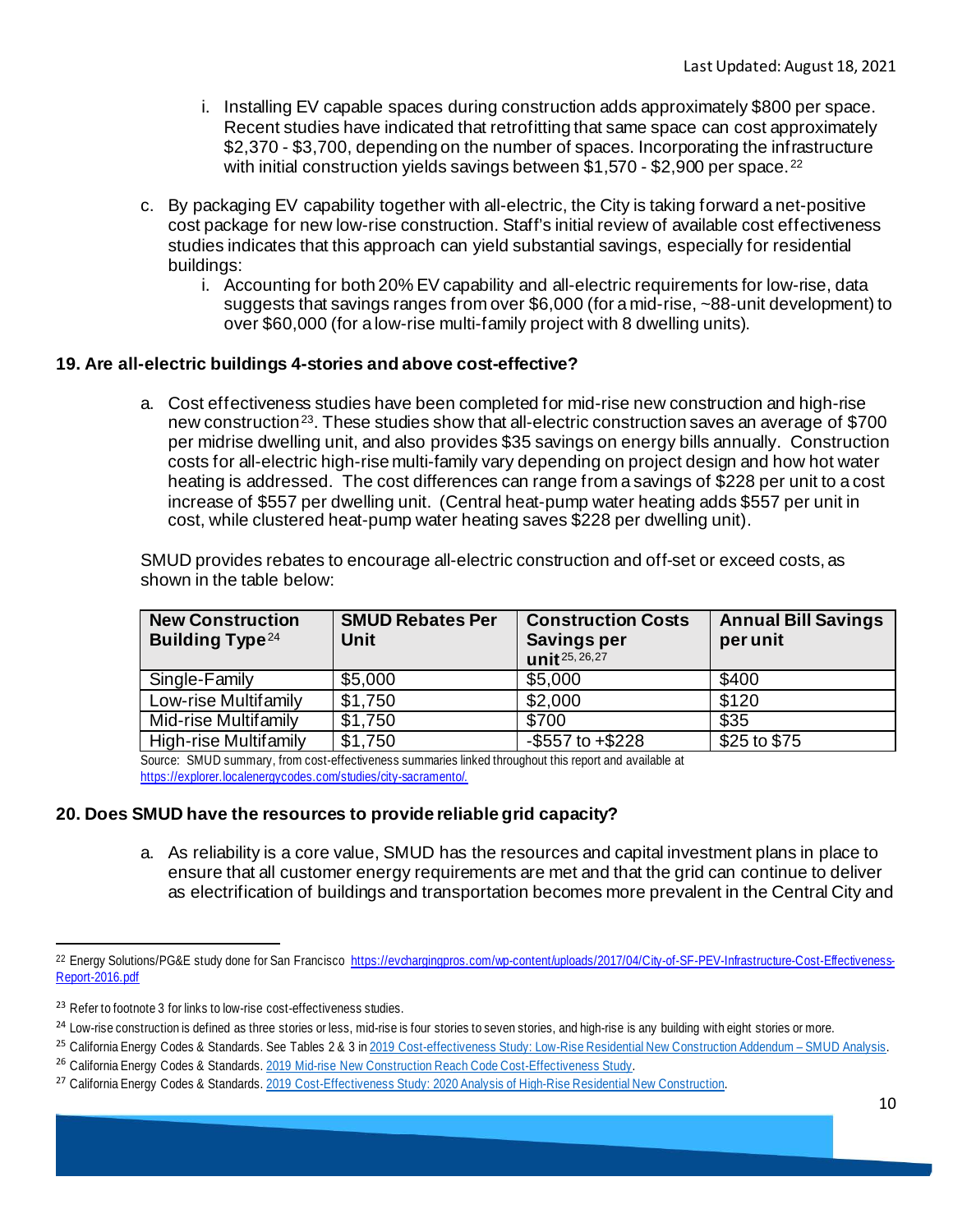throughout SMUD's service territory. On May 4, 2021, SMUD staff will present on grid capacity to the City's Law and Legislation Committee.

### **21. Does SMUD provide incentives to support building electrification?**

a. Yes, SMUD provides excellent incentives to support electrification. A summary of residential incentives as of January 2021 follows, but more information on SMUD programs follows.

| <b>SMUD Smart Homes Program Manual</b><br>11/20/2019                                    |  |
|-----------------------------------------------------------------------------------------|--|
|                                                                                         |  |
| <b>Amount Available</b>                                                                 |  |
| \$4,000                                                                                 |  |
| \$1,000                                                                                 |  |
| \$2,000                                                                                 |  |
| Max \$7,000                                                                             |  |
| Table 2 - Single Family, All-Electric Ready/Mixed Fuel Incentives                       |  |
| <b>Amount Available</b>                                                                 |  |
| Compliant with All-Electric Ready Definition (Required)<br>\$1,000                      |  |
| \$950                                                                                   |  |
| \$800                                                                                   |  |
| \$600                                                                                   |  |
| \$200                                                                                   |  |
| \$50                                                                                    |  |
| Subtotal All-Electric Ready Incentive per home<br><b>Max \$3,000</b>                    |  |
| ** Must choose either heat pump HVAC or heat pump water heater, or both                 |  |
|                                                                                         |  |
| <b>Amount Available</b>                                                                 |  |
| \$1,250.00                                                                              |  |
|                                                                                         |  |
| \$500.00                                                                                |  |
| N/A                                                                                     |  |
| \$1,750.00                                                                              |  |
|                                                                                         |  |
| Table 4 - Multifamily, All-Electric Ready (Mixed Fuel) Units<br><b>Amount Available</b> |  |
| Compliant with All-Electric Ready Definition (Required)<br>\$310                        |  |
| \$320                                                                                   |  |
| \$450                                                                                   |  |
| \$300                                                                                   |  |
| \$110                                                                                   |  |
| Subtotal All-Electric Ready Incentive per home<br><b>Max \$1,380</b>                    |  |
|                                                                                         |  |

b. Residential New Construction:

Smart Home[s https://www.smud.org/en/Going-Green/Smart-Homes](https://www.smud.org/en/Going-Green/Smart-Homes)

#### • Retrofit:

Commercial Multifamily[: https://www.smud.org/en/Business-Solutions-and-Rebates/Business-Rebates/Multi-](https://www.smud.org/en/Business-Solutions-and-Rebates/Business-Rebates/Multi-Family-go-electric-incentives)[Family-go-electric-incentives](https://www.smud.org/en/Business-Solutions-and-Rebates/Business-Rebates/Multi-Family-go-electric-incentives)

- Home Performance Progra[m https://www.smud.org/en/Rebates-and-Savings-Tips/Improve-Home-Efficiency](https://www.smud.org/en/Rebates-and-Savings-Tips/Improve-Home-Efficiency)
- Commercial New Construction: Integrated Design Solutions[: https://www.smud.org/en/Business-Solutions-and-Rebates/Business-](https://www.smud.org/en/Business-Solutions-and-Rebates/Business-Rebates/Integrated-Design-Solutions)[Rebates/Integrated-Design-Solutions](https://www.smud.org/en/Business-Solutions-and-Rebates/Business-Rebates/Integrated-Design-Solutions)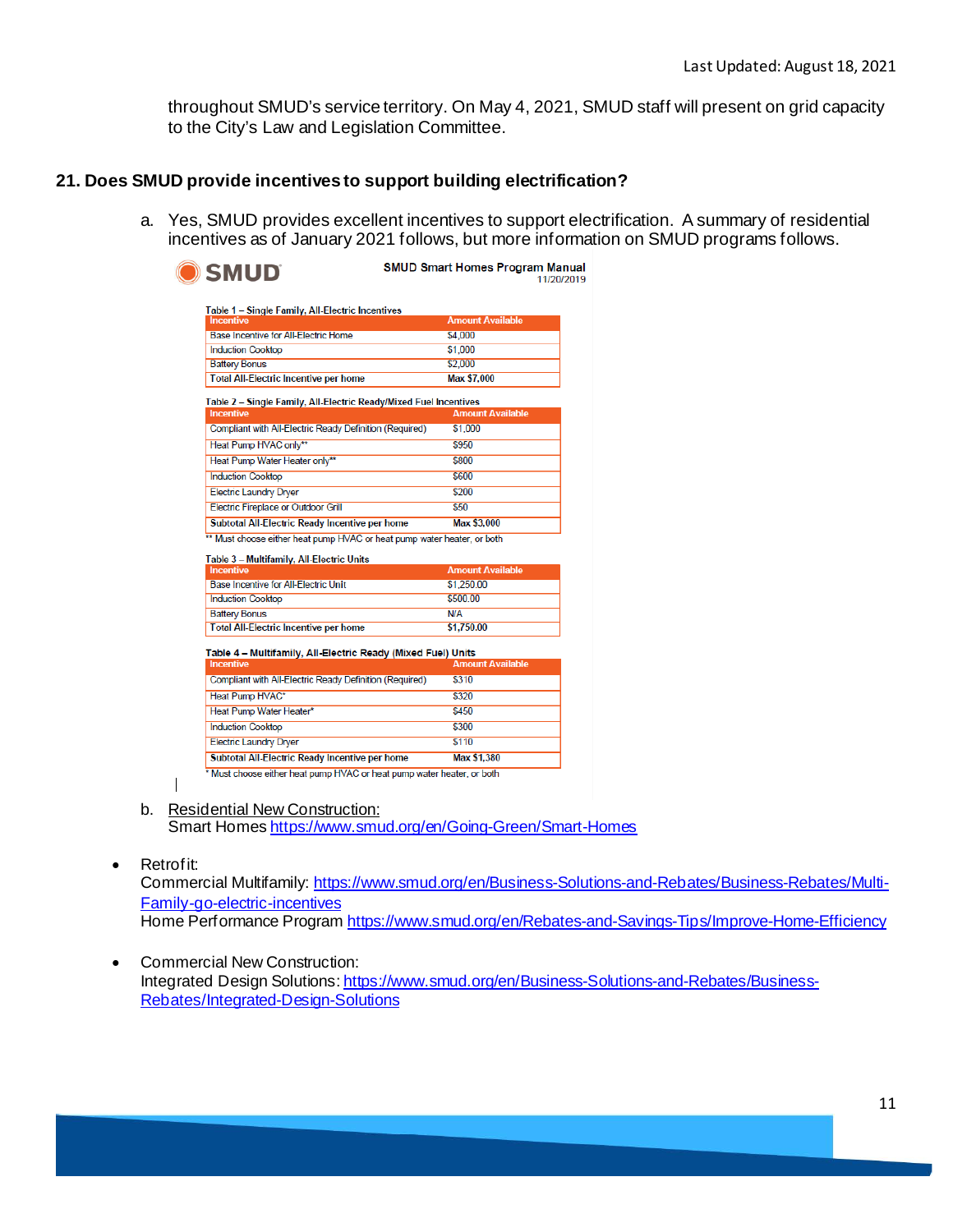# **22. What impacts will the electrification of new buildings have on the grid?**

- a. Impacts to the grid for the electrification of new buildings are less than many may imagine because existing peak electrical loads are in the summer; the SMUD system is sized for summer peak loads, while the shift to all-electric space heating (which uses more electricity than other appliances) would occur in the winter. In addition, electric heat pump space heating, electric heat pump water heating, and induction stovetops are all very energy efficient.
- b. The potential impact of electric vehicle charging on the grid is more significant. These impacts will not happen overnight, and SMUD has ongoing forecasting in place and is actively planning to address impacts created by electric vehicle charging to meet future grid demand.

# **23. Will the New Building Electrification Ordinance create or exacerbate a shortage of electrical contractors?**

a. No, every gas appliance has to be wired for 120V (for fans, electric starts, etc.) so there is virtually no change in the labor needed by electricians to electrify new construction. However, input from local electricians indicates the need for a larger trained workforce – this represents an important workforce opportunity.

# **24. How will the New Building Electrification Ordinance impact labor?**

- a. The City anticipates more work for electrical infrastructure and equipment that can largely be met with the existing workforce in the near-term. However, long-term, as the City works towards carbon neutrality and both local and state targets for zero-emission vehicles, more trained workers will be needed to ensure the construction and installation of zero-emission vehicle infrastructure, including both EV chargers and hydrogen fueling stations. This will create a need for more electrical contractors, and an important workforce opportunity to provide needed highquality jobs to the community. For example, in 2019, the International Brotherhood of Electrical Workers Local 340 estimated a shortage of approximately 1,500 people in the apprentice program, but apprenticeship has significant barriers to entry.<sup>[28](#page-11-0)</sup> This represents an important jobs opportunity, and the City is committed to bridging this gap. Together with local partners, schools, and stakeholders, the City is working to create a pipeline for the new types of jobs opportunities consistent with the City's electrification goals. The City's recent \$10M CARESfunded workforce development investment, 1,942 Sacramento residents have received direct employment services through the City's Workforce Recovery Programs (WRP) to date.<sup>[29](#page-11-1)</sup>
- b. State research indicates that building codes can shape the evolution of the market and encourage development of a local pool of contractors ready to meet code requirements and able to support a "high-road" path for local, high-quality jobs.<sup>30</sup> The City also recognizes the

<span id="page-11-0"></span><sup>28</sup> Refer to the *EV Economic Pathways* analysis Frontier Energy conducted for the City's EV Blueprint project (2019)[: http://www.cityofsacramento.org/-](http://www.cityofsacramento.org/-/media/Corporate/Files/Public-Works/Electric-Vehicles/5-2_EV-Blueprint_Final-EV-Economic-Pathways.pdf?la=en) [/media/Corporate/Files/Public-Works/Electric-Vehicles/5-2\\_EV-Blueprint\\_Final-EV-Economic-Pathways.pdf?la=en](http://www.cityofsacramento.org/-/media/Corporate/Files/Public-Works/Electric-Vehicles/5-2_EV-Blueprint_Final-EV-Economic-Pathways.pdf?la=en)<br><sup>29</sup> Learn more about the City's CARES investments: https://www.cityofsacramento.org/Economic-Development/CARES-Ac

<span id="page-11-1"></span>

<span id="page-11-2"></span><sup>30</sup> Refer to Putting California on the High Road (June 2020), prepared by the UC Berkeley Labor Center for the California Workforce Development Board: <https://laborcenter.berkeley.edu/wp-content/uploads/2020/09/Putting-California-on-the-High-Road.pdf>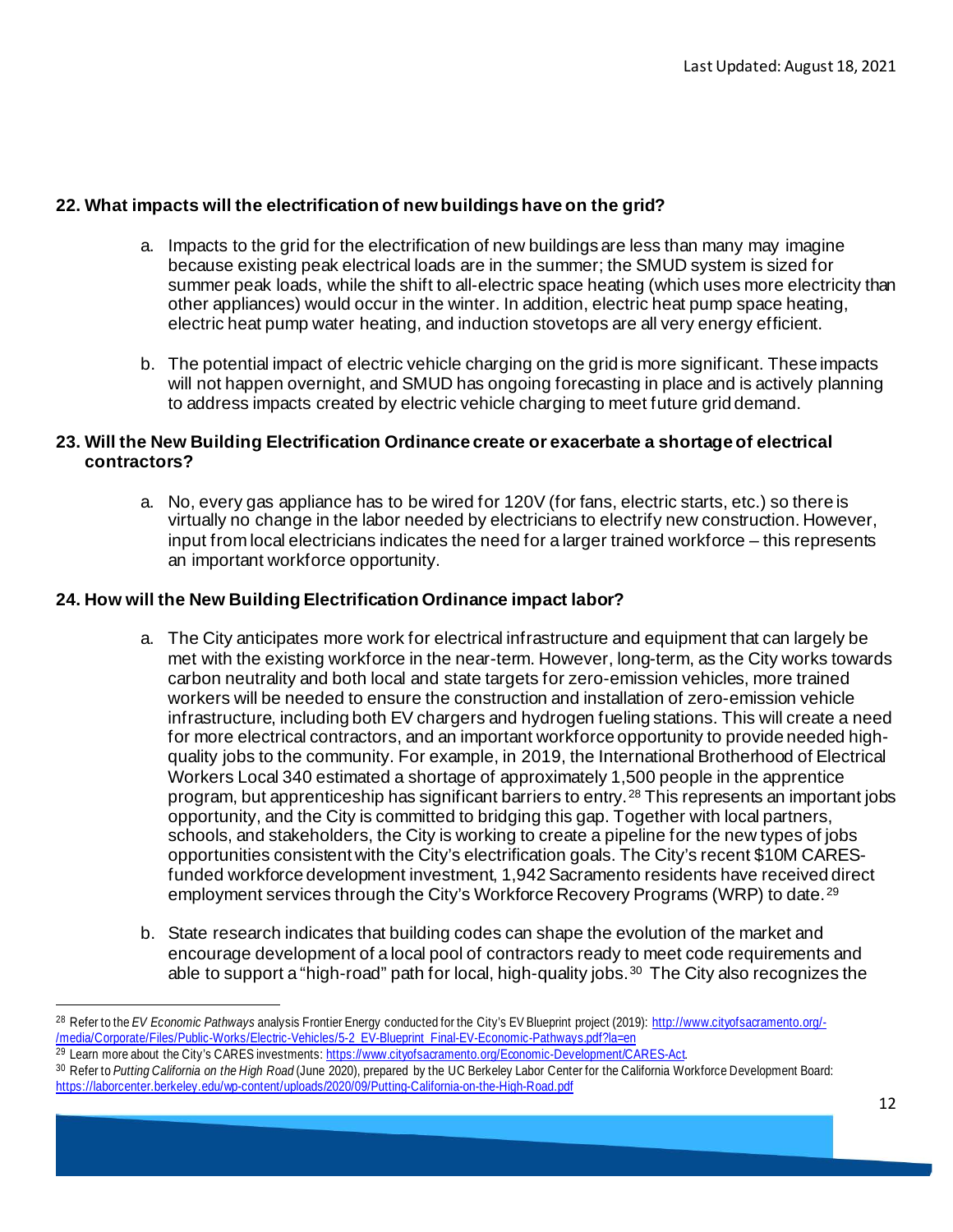immense opportunity to create more jobs by attracting the manufacturing industries that are developing clean energy and zero-emission mobility technologies. The California Mobility Center is an important example of the regional commitment and investment in green jobs development.

c. Through ongoing partnership and collaboration, the City is committed to developing a "just transition" to new market opportunities for local jobs in fossil fuel-related industries that may be impacted by the ordinance. The phased timing of the ordinance provides the City with additional time to ensure this smooth transition. Data from local pipefitters indicates that gas piping and appliance work can be an important portion of their workload.<sup>[31](#page-12-0)</sup> However, new opportunities abound in water conservation and reuse, and other aspects of the City's sustainability programs. The 2021 Climate Implementation Work Plan identified funding needs to address opportunities for green jobs and water conservation and reuse. The Midyear Fiscal 2021 Budget recommendation included funding for these efforts that would accelerate green job efforts (pending approval by City Council). Additionally, a City Resolution (June 1, 2021) committed the Community Development Department and Department of Utilities to evaluate opportunities for the expansion of water conservation standards for buildings, with an update to Council prior to July 1, 2022, in advance of the New Building Electrification Ordinance effective date.

# **25. Will new building electrification make Sacramento less resilient in preparing for the electrical outages that result from winter storms?**

- a. No, increasing electric buildings and vehicles in Sacramento does not correlate with making the grid less resilient. Modern gas appliances require electricity to operate (for fans, electric starts, etc.), so modern electric appliances are no less resilient. Unforeseen electricity outages can occur resulting from car accidents, falling trees, storms, or even animals interfering with equipment. During an outage, SMUD consistently meets aggressive reliability targets, minimizing frequency and duration of outage events and distribution system disruptions.Also, all-electric appliances can easily be set up to use a backup power source including generators or solar-powered batteries.
- b. During California's primary natural disaster events, wildfires and earthquakes, utilities are supposed to turn the gas off. If 100% reliability is a goal for your home or project, electrification with battery and solar backup via microgrid is the way to get there.
- c. PG&E is also required to shut down gas service during fires and/or earthquakes. Gas service was shutoff in areas of the state for tens of thousands during Camp and Kincaid Fires, in some cases for over 10 days. For new buildings with gas appliances, having gas service does not improve resiliency, as new gas appliances require electricity for ignition and motors to function. This includes tankless water heaters, furnaces, gas dryers, gas ranges (especially with digital controls). Resilience is best handled with battery storage, propane (long storage life) generators or both.
- d. Natural gas pipelines and the electric grid both go down on occasion.

<span id="page-12-0"></span><sup>31</sup> According to the U.A. Local Union 447, the Plumbers and Pipefitters Union, approximately 22% of union member workload in late 2020 was for gas piping.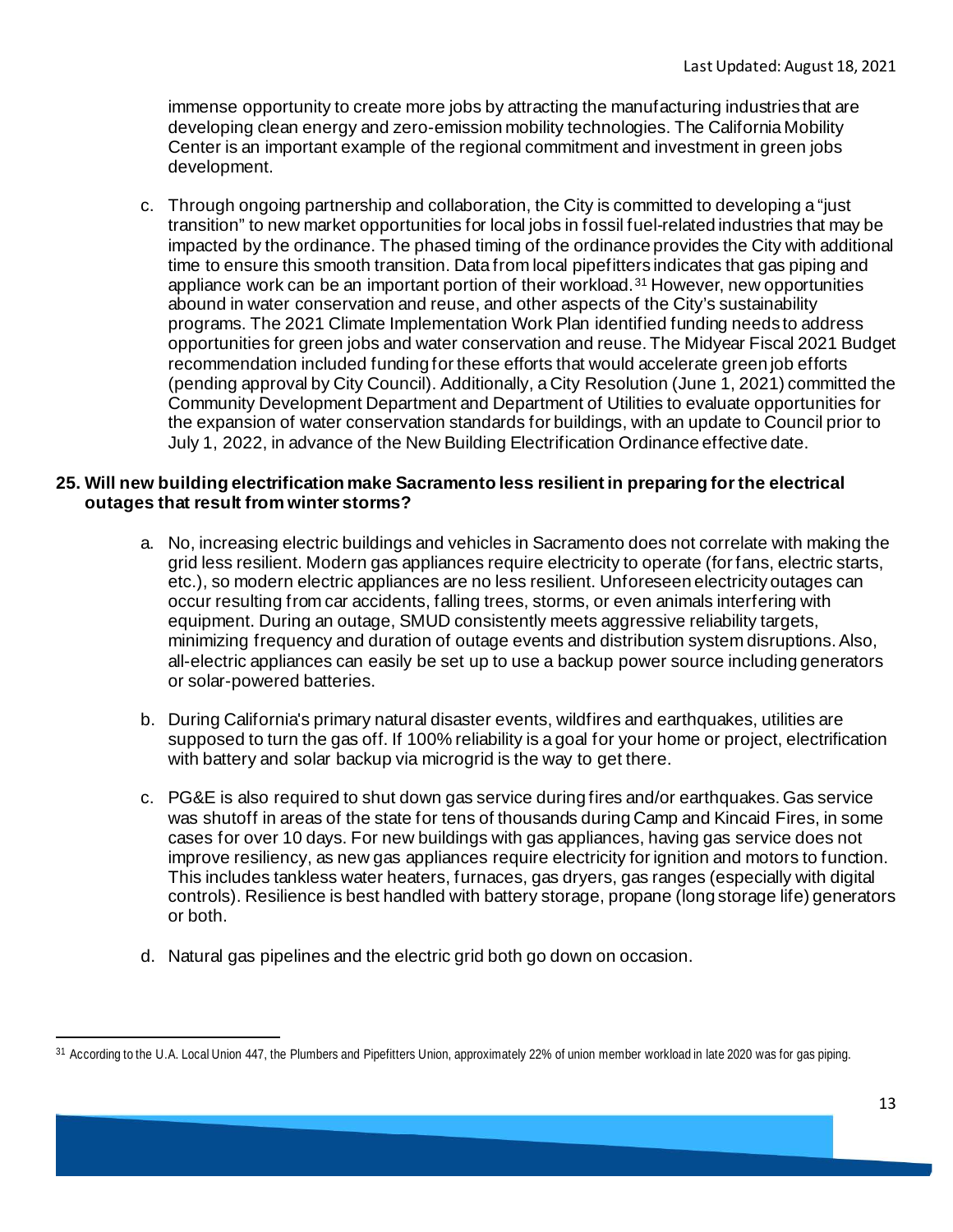### **26. Are there issues related to locating transformers in tight mid-and high-rise infill sites (particularly those with podium parking)? Would projects lose some developable space due to the need to add large transformers for all electric?"**

- a. Some infill development projects may face challenges to fully electrify. Infill projects with zero-lot line development are already challenged to find space for utility infrastructure, including transformers. Developers have shared concerns that under current SMUD rules regarding transformer size and clearance, going all-electric may require more space for infrastructure than is available. To accommodate challenges such as these, the ordinance includes provisions for an infeasibility exemption process. The City will continue to work with SMUD to address the unique needs of infill development.
- b. Project design that considers utility infrastructure from the initial stages, including building design that provides adequate space for utility infrastructure, clustering heat-pump water heaters to reduce electrical loads, and appropriately sizing infrastructure such as transformers, can address many of these issues. Transformer sizes do not necessarily have to increase in size due to building electrification. To learn more about space requirements for mid-rise infill sites, please refer to SMUD'[s Electrical service in downtown Sacramento \(](https://www.smud.org/en/Business-Solutions-and-Rebates/Design-and-Construction-Services/smud.org/-/media/Documents/Business-Solutions-and-Rebates/Design-and-Constructions-Services/dcs-Electric-Service-in-Downtown-Sacramento.ashx?h=16&thn=1&w=16&hash=53E4BA66F6858E06923F89F77ACDCEF7)pdf). Applicants should schedule a pre-application meeting with SMUD's Commercial Development team [\(development@smud.org](mailto:development@smud.org) or 916-732-5448) to discuss their specific project needs.

#### **27. Are there all-electric alternatives to gas stoves?**

- a. Yes, electric smooth-top ranges and stoves have improved and provide high performance reduce indoor and outdoor air pollution. While they may cost more upfront, induction cooktops perform even better than electric smooth-tops and conventional gas stoves, save on fuel costs, and reduce greenhouse gas emissions. There are also induction woks that can replace conventional woks over a gas stovetop. SMUD incentives are available for electric cooking options.
- b. Although the recommended ordinance includes an exemption for commercial cooking equipment, efforts will continue to ensure broad availability of electric commercial cooking equipment over time. SMUD programs will continue to support the advance of market-ready technologies, with new programs to ensure that commercial cooking equipment dealers are offering electric options.

#### **28. [What is electric induction cooking?](https://srcity.org/FAQ.aspx?TID=79)**

a. Conventional stovetops use electric resistance to heat metal coils, which heats the air between the cooktop and the pan. Electromagnetic induction cooktops are a new type of electric stovetop that uses electromagnetic coils beneath a ceramic glass surface to transfer energy directly into metal pans. With induction cooking, the air between the cooktop and the pan never gets hot, so there is no residual heat and no need for a warning light. Induction cooktops are faster, more precise, and more energy efficient than conventional electric stovetops. Pots and pans need to have a magnetic (steel or iron) bottom in order to work with the electromagnetic induction cooktop. A quick way to test if pots and pans will work with induction is to see if a magnet sticks to the bottom.

# **29. Are there all-electric options for fireplaces?**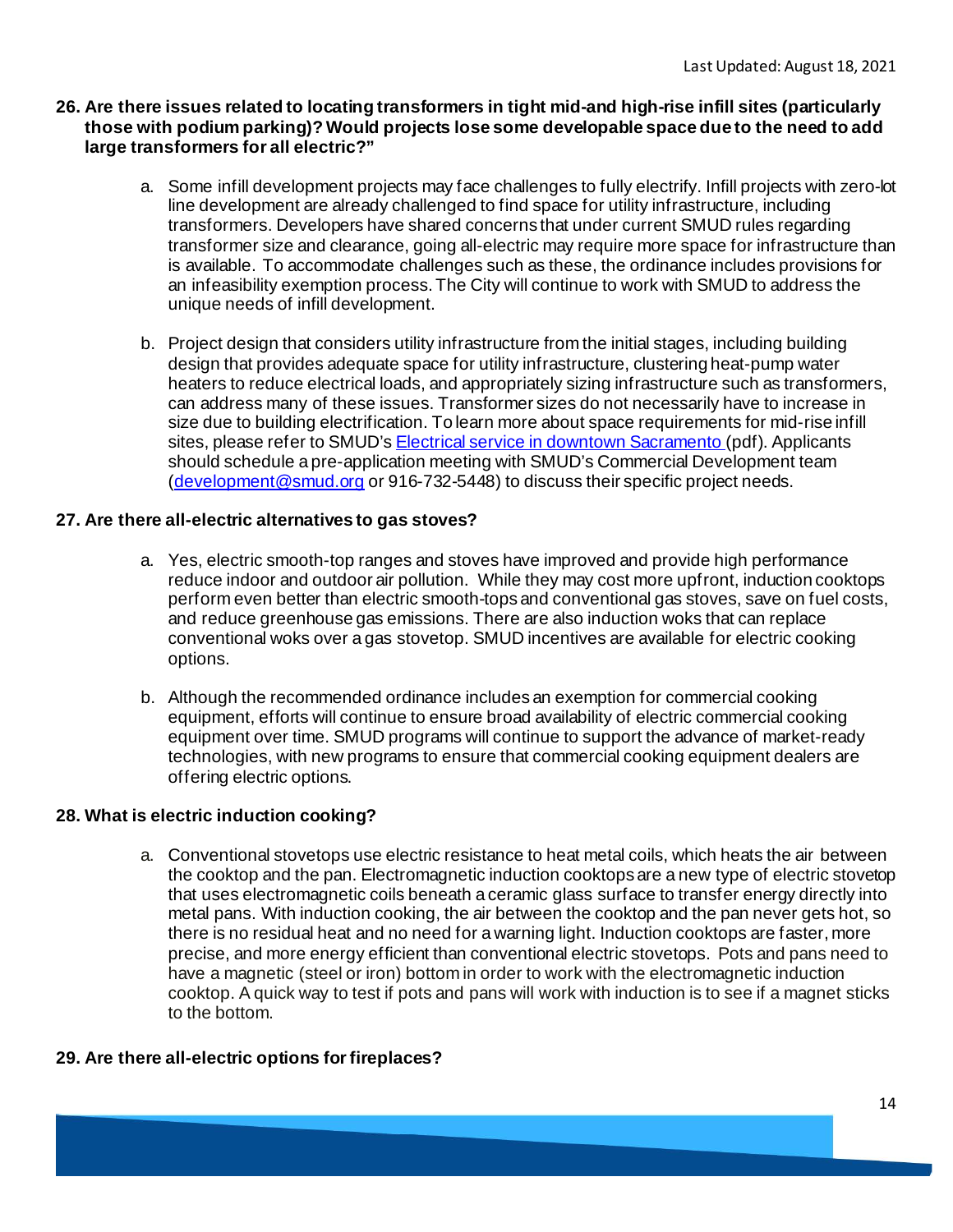a. Yes, there are great all-electric alternatives to traditional wood or gas-burning fireplaces, and they do not require any maintenance, wood chopping, chimney cleaning or expensive installation. Electric fireplaces are affordable, clean, safe, and easy to install.

#### **30. Will propane infrastructure be exempt?**

a. No, propane is a fossil fuel. The proposed ordinance will require newly constructed buildings to be all-electric and will prohibit the inclusion of natural gas piping or propane plumbing. Outdoor grills, patio heaters, and other appliances that use portable propane tanks will still be allowed as long as the appliance is not permanently plumbed for gas.

#### **31. Isn't the City limiting innovation by requiring buildings to use electricity? Why not allow fuels like renewable natural gas?**

- **a.** The ordinance ensures innovation in technologies that create clean power. Electricity can come from a range of creative on-site technologies, or from the grid. The ordinance ensures innovation in energy sectors that are consistent with the City's policy goals. The ordinance does not preclude a range of options for electrical power; it only precludes the use of natural gas or propane.
- **b.** Burning natural gas and other forms of fossil fuels pollutes the air that the community breathes and increases health risk. Natural gas appliances also ensure a reliance on aging and expensive natural gas infrastructure system with safety risks. Continuing a reliance on fossil fuels falls short of the action needed to clean Sacramento's air or achieve carbon resilience.
- c. There is very little renewable gas available today (less than 1% of current use versus 34% renewable electricity in 2018), and the potential future supply from sustainable sources is limited. Renewable gas is also much more expensive than fossil fuel gas, while renewable electricity is getting cheaper than electricity from gas power plants. When produced sustainably, renewable gas can play a limited role in reducing emissions, but given its scarcity and high cost, it is unlikely to ever replace a large enough share of the state's fossil gas use. The limited supply may be better used where it is most impactful in harder-to decarbonize sectors, for example, in certain industrial and heavy machinery applications that may be accommodated through the ordinance's proposed infeasibility process. Renewable natural gas will not eliminate impacts on indoor air quality or safety risks outlined in previous questions.<sup>[32](#page-14-0)</sup>

# **32. Can I listen to recordings of the building electrification webinar series?**

• Yes, these can be found on the project webpage: <http://www.cityofsacramento.org/SacElectrificationOrdinance>

#### **33. The market-penetration of electric heat pump water heaters is currently only at 2%, which seems too low to reasonably consider a mandate.**

<span id="page-14-0"></span><sup>32</sup> Building Decarbonization Coalition, Sierra Club, NRDC (2019, October)[. https://www.buildingdecarb.org/local-government-resources.html](https://www.buildingdecarb.org/local-government-resources.html)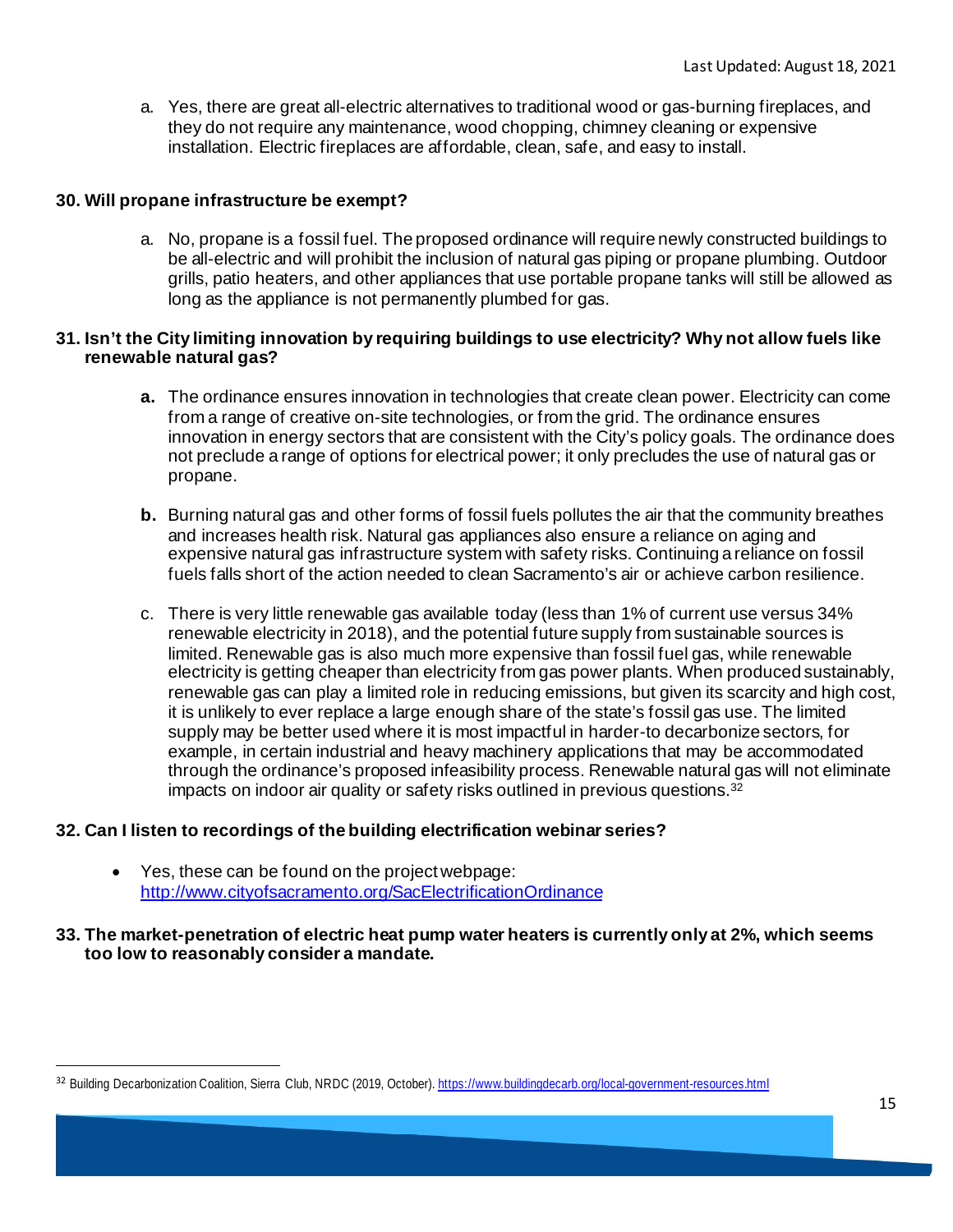a. Heat pump water heaters, as they exist today, have been made in the United States since 1978 as smaller brands, and have been manufactured by all the major brands since 2009. Furthermore, one in four homes in the United States is currently all-electric.<sup>[33](#page-15-0)</sup>

The State of California does not currently have a threshold for market adoption of water heaters in order to comply with its own laws regarding air pollution, which is the worst in the nation. Yet the market may not change of its own accord. Regulations and mandate help to create the market. In all of the examples below, the regulation came first, and then the product was invented.

- o California's South Coast Air Quality Management Board required low-NOx water heaters to be created by May of 2006. Prior to the mandate, there was no such thing sold anywhere else in the U.S.
- o The SCAQMD later required ultra-low-NOx water heaters to be created for California by Oct 1st, 2019. These also did not exist before the requirement.
- $\circ$  The CEC banned electric resistance water heaters in the 2016 Code, requiring all new construction to use heat pump water heaters to build all-electric.
- o Another example is High-Global Warming Potential refrigerants. The Air Resources Board announced their 2023 phase-out years ago, when there were no substitute refrigerants in use in the U.S., and the manufacturers have started changing out the refrigerants (e.g., R-134a is switched for R-513 in water heaters; R-410a is switched for R-32 in HVAC heat pumps, etc.).

# **34. How can the City pass a reach code over a future building code cycle?**

a. The current ordinance as drafted will have no legal effect concerning modifications to the California Building Standards Code in the near term. The City will be required to pass a new ordinance for the next building code cycle (after July 1, 2022) that will provide modifications to the 2022 building standards code that will be effective January 1, 2023. In addition, the City will need to pass a new ordinance after July 1, 2025, that will provide for

modifications to the 2025 building standards code that will be effective January 1, 2026. The amendments to Title 17, Planning and Development Code, will be effective in 2021.

• Codifying the phased implementation now provides developers and contractors with time to plan and prepare for the new ordinance.

#### **35. What is the process for approving local amendments to the California Building Standards Code (California Code of Regulations, Title 24) for the proposed electrification ordinance?**

a. There are two processes that provide for local amendments to the California Building Standards Code:

1) Local amendments that are more stringent due to climatic, geographic, or topographic conditions. This generally requires a city, through an ordinance, to identify the specific local conditions, specify the local amendments and specify how the local amendment is made necessary because of the local condition. This process requires the City to file the ordinance and findings with the California Building Standards Commission.

<span id="page-15-0"></span><sup>33</sup> One in Four U.S. Homes is All-Electric <https://www.eia.gov/todayinenergy/detail.php?id=39293>